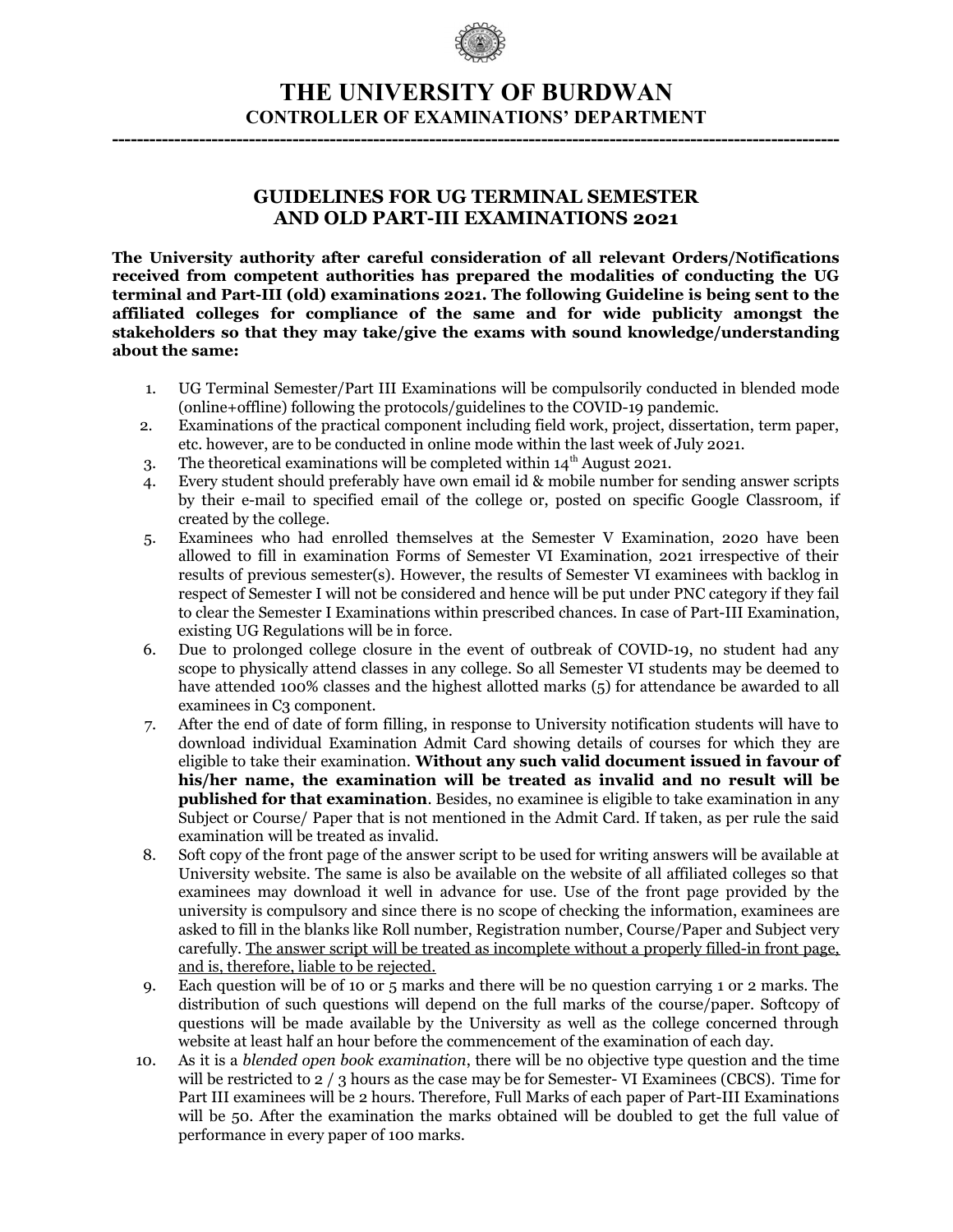

## **THE UNIVERSITY OF BURDWAN CONTROLLER OF EXAMINATIONS' DEPARTMENT**

**---------------------------------------------------------------------------------------------------------------------**

- 11. Examinees will have to submit their own hand-written answer scripts electronically to the mail id specified by the college concerned **in a single pdf file** (Page sequence: Front page followed by page nos. 1,2,3,4...) within the stipulated time (as mentioned in the exam schedule) for each day's examination. Blind / orthopedically disabled examinees may approach the university through the college with details of their scribe for approval. The Examinees should be very much careful in typing the correct mail id (as notified by the college) while submitting the answer scripts electronically. In compliance with UGC mandate in this regard, examinees will get half an hour for downloading the question paper and half an hour for sending the PDF file of answer script.
- 12. For electronic submission, the PDF document need to be named after the Roll Number of the examinee and attached to the mail before sending it to specified mail id. In the Subject field of the mail Subject and Course/ Paper are to be written. If the examinee uses any alternative electronic mode like Google Classroom preferred by the college, the instruction of the college is to be followed in this regard.
- 13. In case of failure in electronic submission, examinees must submit the same to their respective colleges within stipulated time (half an hour) of each day's examination and collect receipt of submission from the college end. If answer script are not sent electronically/ physically submitted to college within the given time (half an hour), as per rule the examinee may/ would be marked as 'Absent' in respect of the examination of that particular Paper/ Course.
- 14. Students will have to give an undertaking regarding maintenance of sanctity of examination and acquaintance with the rule by signing the Front Page of the answer script. If answer script is sent electronically, screenshot of the sent mail is to be preserved. In case of traffic-jam in delivery, if necessary, this will be referred to in resolving dispute regarding late submission.
- 15. Although students will take examinations from home, they will come under the purview of disciplinary measures on the basis of examiner's report in case any of them writes/ posts anything that might compromise the sanctity of the system which depends mostly on trust and responsibility of learners.
- 16. Part-III form fill up will be followed as per Regulation.
- 17. No PPR/PPS will be applicable for the above mentioned examinations.
- 18. Every Officer-in-Charge of the college will send/submit attendance record in proper format of the examinees who appeared in the examination to the office of the Controller of Examinations within two working days on completion of the examination, *e.g.*, Sem-VI and Part-III Examinations.

#### **The above provisions shall be applicable only for this current academic session as one time measure only.**

Candidates are directed to fill in their respective examination form(s) after checking and fulfilling their own eligibility criteria to appear in that semester/part of examination. Mere fill in of examination form does not confirm the chance to appear at the respective Semester/Part of examination if the candidate fails to comply/satisfy his/her eligibility criteria as prescribed in the existing UG Examination Regulation. The University will not be liable to such cases.

*Controller of Examinations*